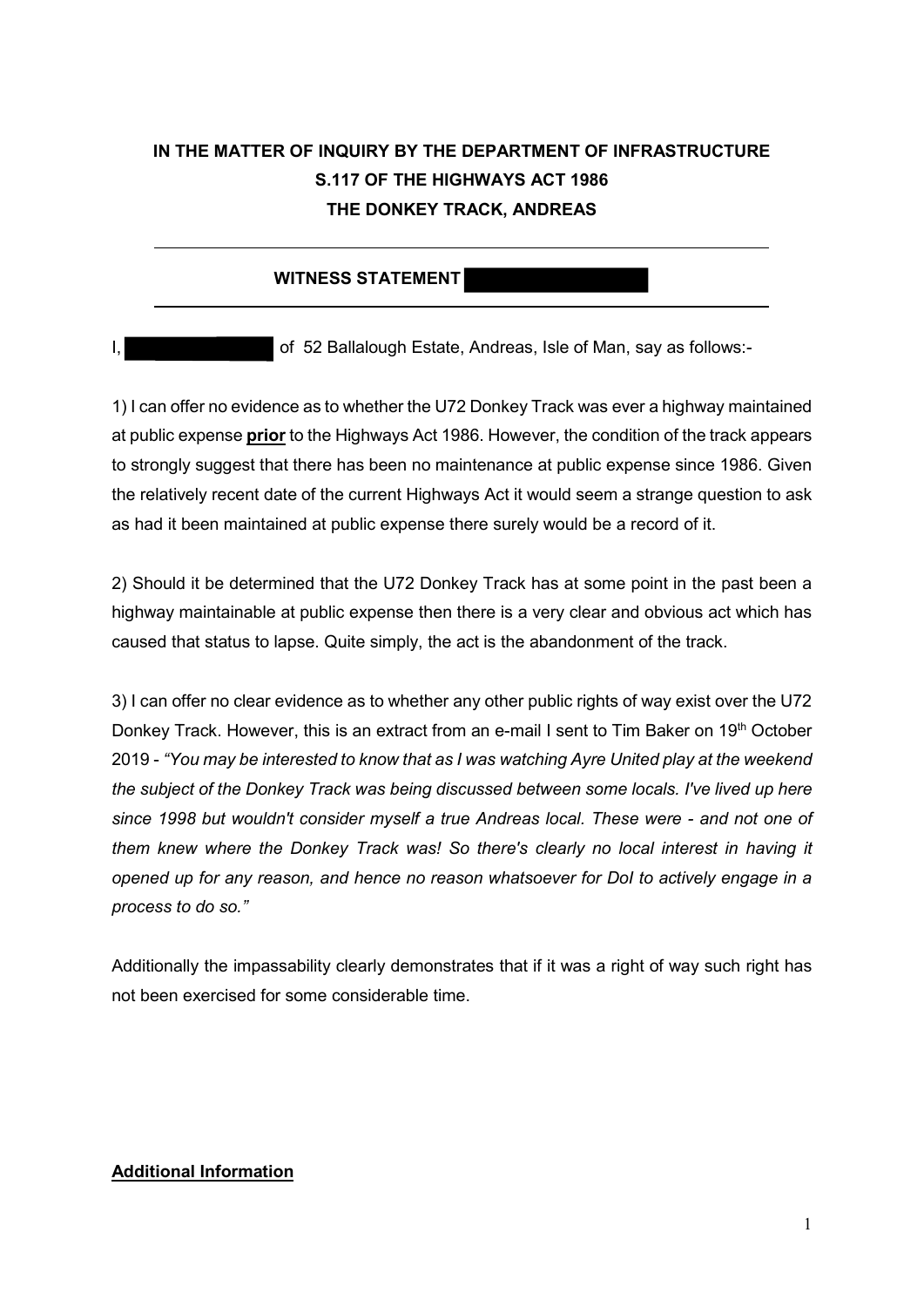Whilst the public notice doesn't give any information as to what has prompted this inquiry it is clear to me that it has emanated from the desire of the 4x4 club to open up the U72 Donkey Track as part of their wider policy.

Therefore, in addition to addressing, as above, the specific matters specified under the public notice I set out below, in red, part of the content of an e-mail I sent to Tim Baker, DOI Minister, on 19<sup>th</sup> October 2019 which I believe is pertinent to this inquiry.

I first became aware of this issue when I drove down the Bayr-ny-Hayrey road a couple of years ago and noticed a DoI truck at the entrance to what I now know is the Donkey Track. Drainage piping and other equipment was being offloaded. As I had previously noticed this as a prime wildlife area I stopped to enquire of the DoI staff present what was going on, and as a result I raised this issue at the Manx Nature Conservation Forum. This is an extract (in italics) from the minutes of the meeting held on 13th June 2019:-

*24/19 Drainage and other works on the Donkey Track, Andreas – verbal update from RS. RS reported that the Biodiversity Warden had been to look at the site following reports of drainage and clearance of vegetation. The track is a good wildlife corridor. It is the Department of Infrastructure and Four Wheel Drive Club who are carrying out the work. It was reported that DoI Highways Divison say that the Track isn't going to be opened up for vehicles. reported that he and had been working together and getting in touch to find out what was planned. He said that the track needed maintaining and enhancing but not opening up. It is believed that the current situation is the landowner adjacent has asked for a stop to the works.*

Whilst the wildlife value of the track would benefit from a little maintenance to open it up in some of the more overgrown areas to enhance its wildlife value it is far too valuable a habitat to drain and clear. Wet areas are becoming increasingly rare with the ever increasing use of heavy machinery to create drainage on farmland and those existing wet areas outside cultivated areas should be cherished, not destroyed.

There is a quite unbelievable comment about the Donkey Track in the minutes of GLUG on 10/4/2019 - "Acidity quite high so no issue with any amphibians/bats hibernating". That's the extent of environmental assessment and it's simply nonsense. Neither amphibians nor bats hibernate in water so quite what the acidity level has to do with it I don't know. It's not a suitable bat hibernation site in any event although they may well establish summer roosts there and no doubt use it for foraging. If any of this information came from DEFA then I have to say it cannot be relied upon.

It is sad to say but DEFA's wildlife division is very weak, presumably because of lack of ministerial support. It is quite clear that on occasion staff are asked to produce a report with a given outcome to support other government departments. This became more than apparent to me during the failed attempt to damage part of the ASSI at Jurby to construct an off-road track there (a common theme developing!). The DEFA officer had clearly been given the brief to justify DEFA support for it. It was nothing short of a crass and wholly unjustifiable attempt and clearly identifiable as such. If you doubt what I say then both the DEFA submission, and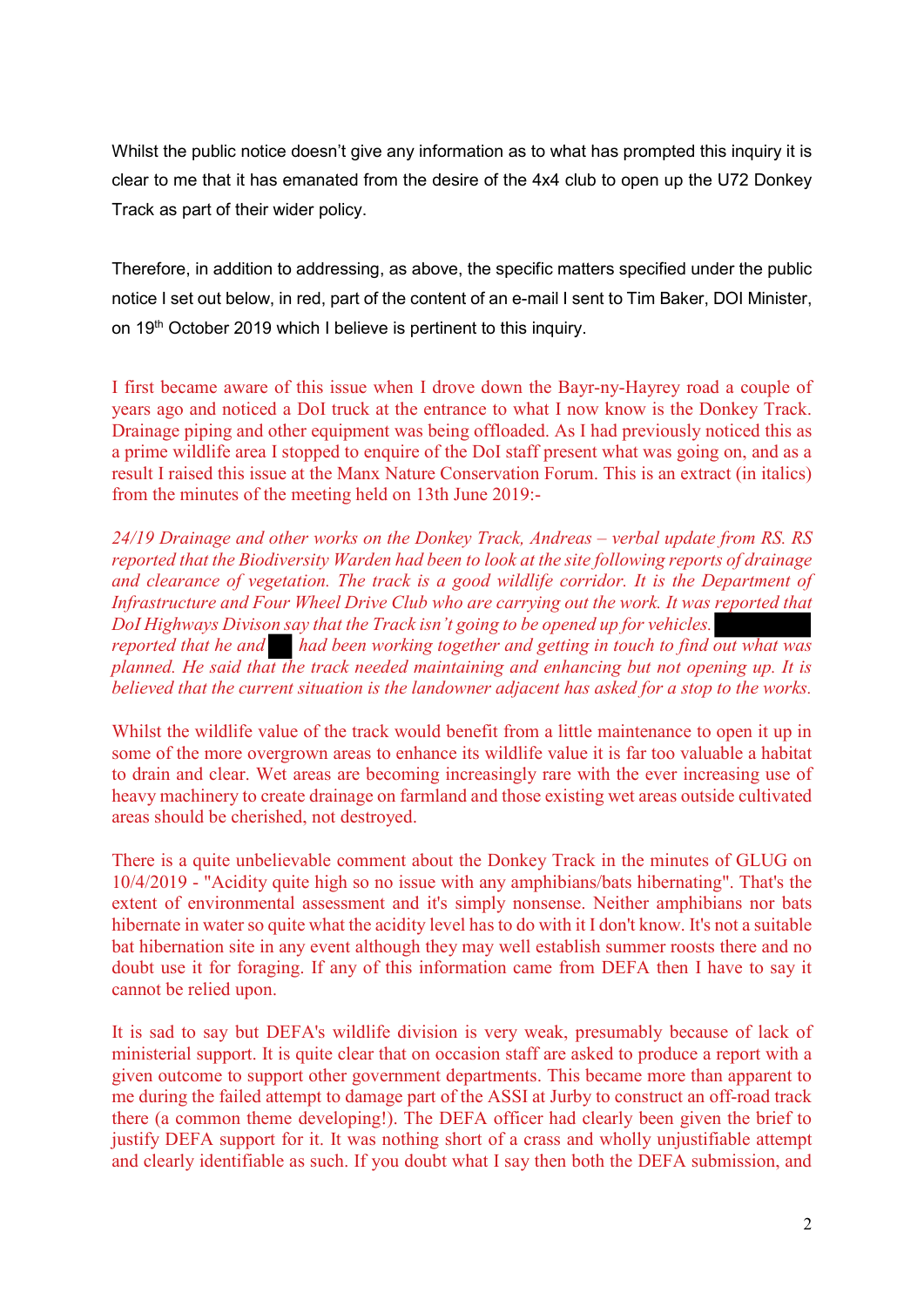mine counteracting it, are still available on the planning application 17/00961/B (now withdrawn!) for your perusal.

The Donkey Track itself must surely be of little overall value compared to the many miles of Green Lanes and Green Ways. It's only a few hundred metres long! I strongly suspect that this is more to do with the 4x4 attempting to portray themselves as friends of the countryside rather than a group which wilfully damages areas of the uplands. I would further aver that this is an attempt to deflect attention away from the upland activities of the 4x4 club and the ACU. For me this a simply part of a wider plan by them to ensure that access to the uplands is not threatened by any softening of stance by DoI toward the Green Lanes/Green Ways issue. If, for example, the Donkey Track was to be redesignated to a non-highway then it sets a precedent for Green Lanes and Green Ways to also have their designations changed.

For me the current situation has been deliberately engineered by the 4x4 Club under the auspices of the Green Lane User Group (GLUG). To give them all due credit, as the prime active member of GLUG they have been very successful in manipulating past ministers and senior (and current) civil servants at DoI. But this has now resulted in what must be a costly dispute (this inquiry), at the tax payers expense, through the courts - and all down to the actions of a small group.

I note from the GLUG minutes of 18/7/2018 that a member of the 4x4 club has managed to become part of DOI staff as "Green Lane Coordinator". The minutes state "He will continue to do what he is already doing but in an official capacity". Frankly this has an aroma of malpractice within the department. DOI seem to have been enticed and manipulated into a relationship with the 4x4 club and the ACU whereby they have ended up feeling obligated to support them. It's quite remarkable to have a DOI that actually sits back and allows legal highways to be damaged. Not only that but it seems to allow the 4x4 club to pretty much do what they want to the tracks in clumsy and ill-advised attempts to keep/make them driveable. It does make you wonder whether the concept of preventing the damage in the first place has ever occurred to DOI.

Whilst much is made of volunteers conducting repairs I would contend that the majority of these repairs are simply further damaging the surrounding environment. They appear to give no consideration whatsoever to the effect that both off road vehicles and their "repair work" have. Their only focus is to keep the tracks driveable. For example, in the GLUG minutes of 18/7/2018 it is stated that the "primary concern is getting water off the tracks as well as any other objectives required". It goes on to say that "he has identified twenty tracks with water issues". It's all that concerns them! The water holding capacity of the uplands is vital in assisting with preventing flooding and water damage issues further down. None of this so-called repair work should be approved without taking this into account.

Additional evidence for the highly unsatisfactory way in which GLUG has operated comes from the minutes of the meeting held on 16/10/2019 :-

*" asked if there is a terms of reference for this group. commented that this has always been an informal group and never had any aims or terms of reference. queried what the Group's constitution is and commented the forum is to talk about Green Lane and maintain what we have. To clarify the points raised* to *contact previous chair and discuss at the next meeting"*